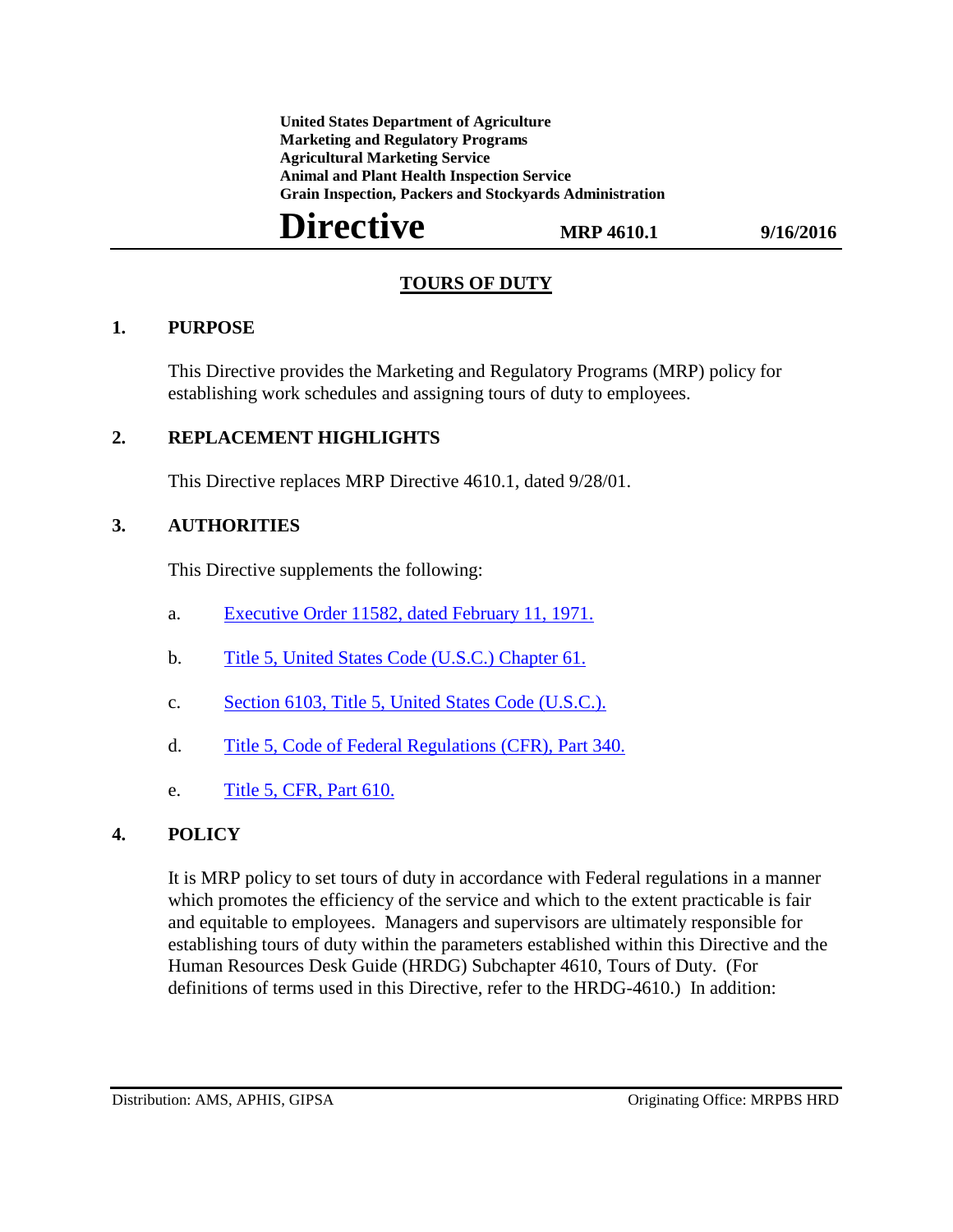- a. Tours of duty available for use in MRP are: standard, nonstandard (including  $1<sup>st</sup>$ -40,  $1<sup>st</sup>$ -8 and mixed tour), and alternative work schedules (compressed [5-4/9 and 4/10] and flexible [flexitour, flexitime, and maxiflex (24 hour maxiflex applies to VS and WS field employees only)]).
- b. Daily tours for Headquarters employees may begin no earlier than 6 a.m. and may end no later than 6 p.m. Field units may establish different start/stop times based on local mission requirements.
- c. All Headquarters employees will be assigned to a maxiflex schedule unless mission requirements prevent such a tour. Agency heads will decide tours of duty to which field employees will be assigned.
- d. Agency heads also may delegate the level of supervision that will have the authority to set tours of duty in field locations.
- e. MRP customer service bands at Headquarters are 8 a.m. to 4:30 p.m. Field units may adopt the above bands or may establish a different band based on mission or agency requirements.
- f. Headquarters flexitour and flexitime schedules have core days and hours of Monday through Friday, 9 a.m. to 3 p.m.
- g. Headquarters maxiflex core days and hours are Tuesday through Thursday, 9 a.m. to 3 p.m. Although maxiflex flexible days are typically Monday or Friday, other days within the workweek may be appropriate as an employee's flexible day if it is not detrimental to mission accomplishment.
- h. Recording attendance may be accomplished using traditional sign in/out sheets (e.g., HRO Form 345-F, MRP 345 R), electronically (WebTA), or by exception.
- i. Each manager/supervisor will determine the appropriate format to be used in recording attendance.
- j. Employees must take an unpaid lunch break of 30 60 minutes unless an exception applies as outlined in the HRDG Subchapter 4610, Section C.
- k. Maxiflex flexible days for Headquarters employees are Monday and Friday all day unless the employee is scheduled to work his/her regular tour. In such cases, the employee must adhere to established core hours.
- l. Maxiflex flexible hours (glide times) are 6 9 a.m. and 3 6 p.m., Monday through Friday. Although maxiflex flexible days are typically Monday and Friday,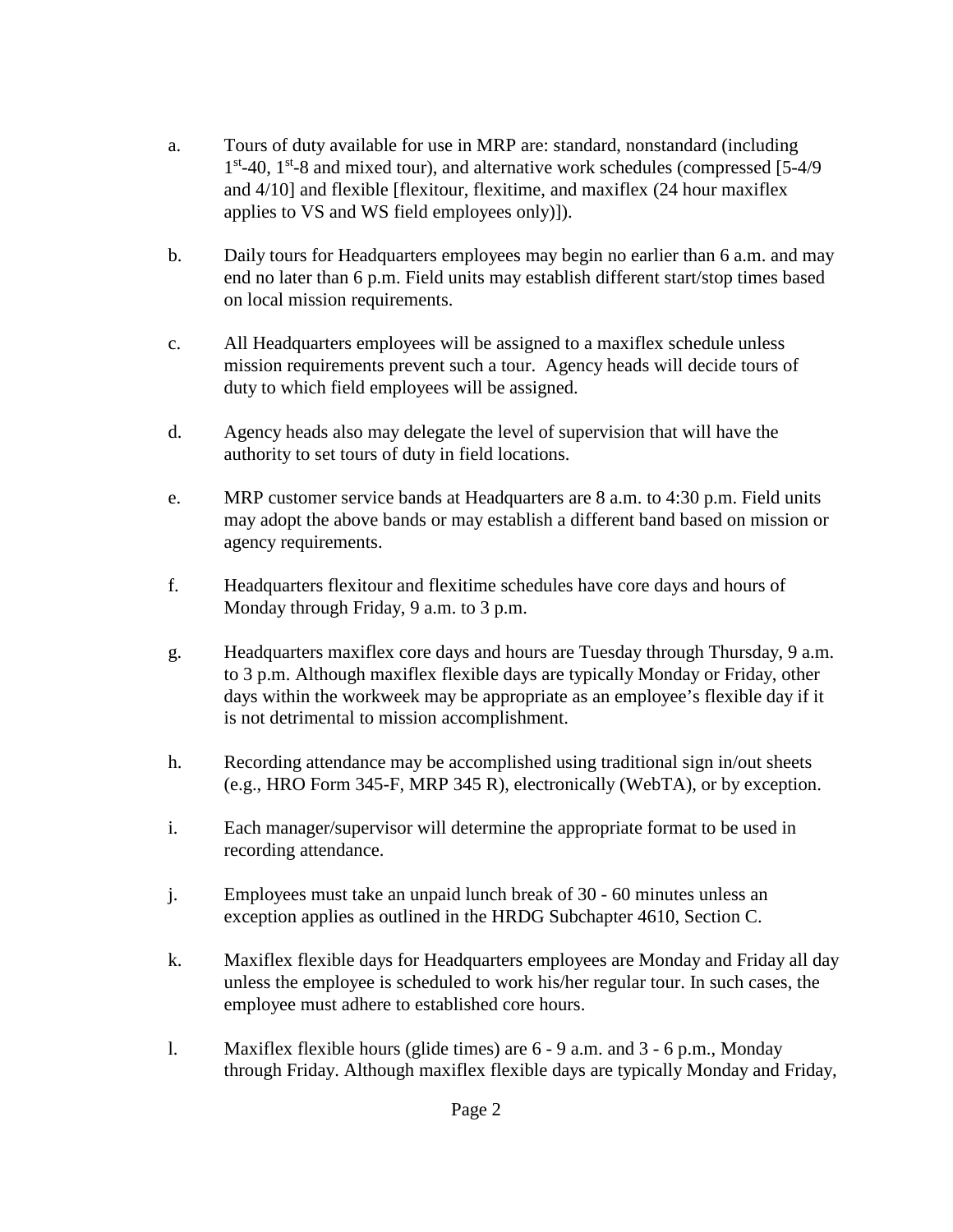other days within the workweek may be appropriate as an employee's flexible day if it is not detrimental to mission accomplishment.

- m. Maxiflex flexible days for field employees are Monday, Friday, and Saturday. Maxiflex flexible hours (glide times) are 6 - 9 a.m. and 3 - 6 p.m., Monday through Friday, and Saturday, 6 a.m. to 6 p.m. Although maxiflex flexible days are typically Monday and Friday, other days within the workweek may be appropriate as an employee's flexible day if it is not detrimental to mission accomplishment.
- n. Employees on a maxiflex tour may earn credit hours once they have worked or been in a paid leave status for 80 hours of the pay period. Exception: With prior supervisory approval, employees may earn credit hours on either Saturday of a pay period. On Saturdays, Headquarters employees may only earn credit hours between the hours of 8 a.m. and 6 p.m. On Saturdays, field employees may only earn credit hours between 6 a.m. and 6 p.m. The maximum number of credit hours employees may earn and carry over into each pay period is 24. GIPSA and AMS employees must obtain supervisory approval before earning any credit hours.
- o. Credit hours are earned or used in 15-minute increments.
- p. Absences during core and flexible times are granted in 15-minute increments.
- q. Members of the Senior Executive Service (SES) may not earn premium pay, including compensatory time off. SES members may earn religious compensatory time off.
- r. All Schedule C employees are required to work a standard tour of duty.
- s. Programs wishing to deviate from the established policies may do so with written approval from their Administrator. Prior to implementation of any deviations, a copy of the new policy must be forwarded to the Director, Human Resources Division (HRD), for review to ensure proper application of tours of duty laws, rules, and regulations.
- t. Before changes in existing policy can be implemented for employees in recognized bargaining units, agencies must satisfy their bargaining obligations.

## **5. OPERATING GUIDELINES**

Additional information on tours of duty may be found in the [HRDG Subchapter 4610,](https://www.aphis.usda.gov/aphis/ourfocus/business-services/forms_publications/hr_desk_guide/hrdg) [Tours of Duty.](https://www.aphis.usda.gov/aphis/ourfocus/business-services/forms_publications/hr_desk_guide/hrdg) This Directive can be accessed on the [APHIS/](https://www.aphis.usda.gov/aphis/resources/manualsandguidelines/SA_Directives)[AMS](https://www.ams.usda.gov/about-ams/policies/ams-issuances) Administrative Issuances homepage.